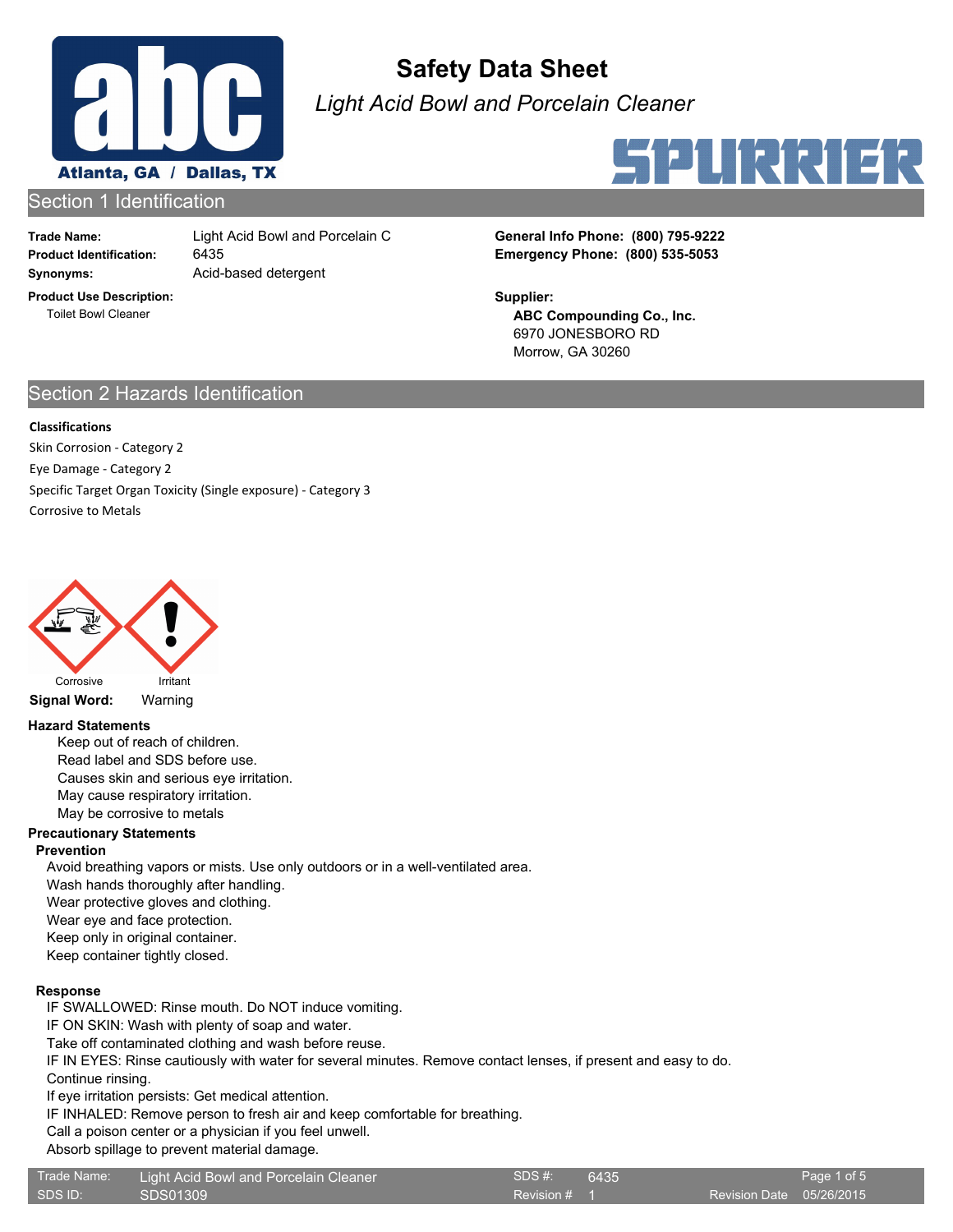

*Light Acid Bowl and Porcelain Cleaner*



#### **Storage**

Store locked up in a well-ventilated place. Store in corrosive resistant plastic container.

#### **Disposal**

Dispose of contents and container in accordance with all local, regional, and national regulations.

## **Hazards Not Otherwise Specified**

Not applicable

| Section 3 Composition |           |               |  |
|-----------------------|-----------|---------------|--|
|                       |           | Concentration |  |
| <b>Chemical Name</b>  | CAS#      | % by Weight   |  |
| Hydrochloric Acid     | 7647-01-0 | $>= 5 < 10$   |  |
|                       |           |               |  |

## Section 4 First Aid

#### EMERGENCY OVERVIEW

DANGER. May be harmful or fatal if swallowed. May causes skin burns and eye damage. May cause respiratory irritation.

EYES: Rinse cautiously with water for several minutes. Remove contact lenses if present and easy to do. Continue rinsing. If eye irritation persists: Get medical attention.

SKIN: Take off immediately all contaminated clothing and wash it before reuse. Wash with plenty of soap and water/shower. If skin irritation persists get medical attention.

INHALATION: Remove person to fresh air and keep comfortable for breathing. Immediately call a poison center or a doctor. INGESTION: Rinse mouth. Do not induce vomiting. Seek medical attention immediately.

## Section 5 Fire Fighting Measures

#### **Suitable fire extinguishing media:**

Use water spray, fog or foam.

**Specific hazards arising from the chemical:**

Containers may build pressure and rupture.

**Hazardous thermal decomposition products:**

Carbon Dioxide, Carbon Monoxide, Hydrogen

#### **Specific fire-fighting methods:**

Promptly isolate the scene by removing all persons from the vicinity of the incident if there is a fire. No action shall be taken involving any personal risk or without suitable training. Move containers from fire area if this can be done without risk. Use water spray to keep fire-exposed containers cool.

#### **Special protective equipment for fire fighters:**

Fire fighters should wear appropriate protective equipment and self-contained breathing apparatus (SCBA) with a full face-piece operated in a positive pressure mode.

|         | Trade Name: |
|---------|-------------|
| יחו אחף |             |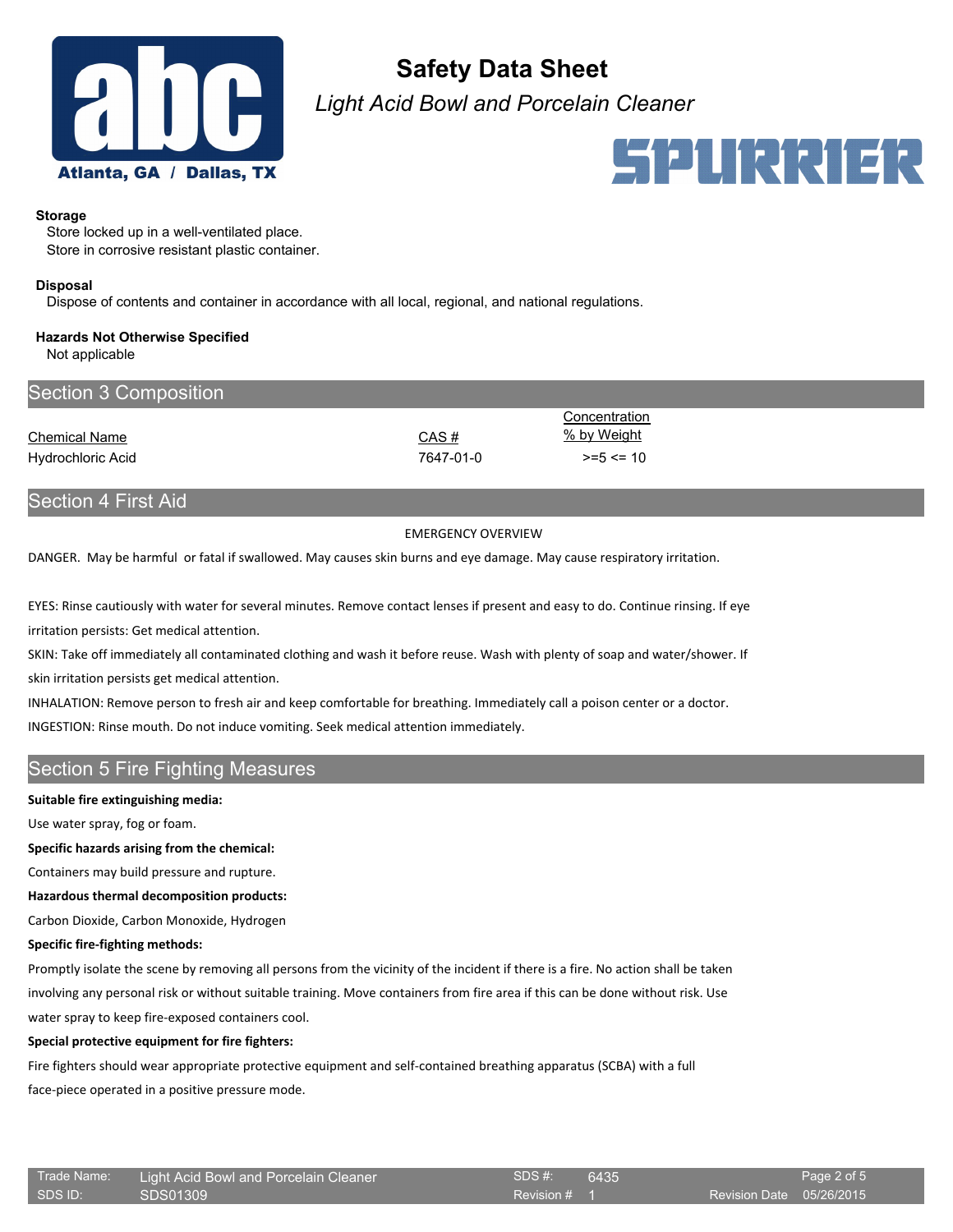

*Light Acid Bowl and Porcelain Cleaner*

# SPURRIER

## Section 6 Accidental Release Measures

#### **Personal precautions:**

Put on appropriate personal protective equipment (see section 8)

#### **Environmental precautions and clean-up methods:**

Stop all leaks. Isolate hazard area. Keep unnecessary and unprotected personnel from entering. Disperse vapors with water spray. Prevent runoff from entering drains, sewers, streams or other bodies of water. Absorb spill with inert material. Absorb unrecoverable product. Transfer contaminated absorbent, soil and other materials to containers for disposal.

## Section 7 Handling and Storage

Do not use or store near heat, sparks or open flame. Store in a cool, dry place. Do not get in eyes, on skin or on clothing. Avoid breathing fumes. Keep out of reach of children.

## Section 8 Exposure Controls/Personal Protection

| Hydrochloric Acid |       |
|-------------------|-------|
| <b>ACGIH TLV</b>  | 5 ppm |
| OSHA PEL          | 5 ppm |

**Eye Protection:** Wear safety glasses or goggles.

**Skin Protection:** Wear impervious gloves (made from rubber, nitrile or neoprene), clothing, and boots.

**Respiratory Protection:** When respiratory protection is required, use an acid gas cartridge. All respiratory programs must meet

OSHA's 29 CFR 1910.34 & ANSI Z88.2 requirements.

**Engineering Controls:** Good general ventilation required.

### Section 9 Physical and Chemical Properties

Value

CLEAR LIQUID Auto Ignition Temp NOT AVAILABLE NOT AVAILABLE Color Color BLUE NOT AVAILABLE Evaporation Rate NOT AVAILABLE NOT AVAILABLE Explosive Properties NOT AVAILABLE NONE Melting/Freezing Point NOT AVAILABLE MINT Codor Threshold NOT AVAILABLE VOC content (wt. %): 0 Oxidizing Properties NOT AVAILABLE NOT AVAILABLE Physical State LIQUID NOT AVAILABLE Vapor Pressure NOT AVAILABLE NOT AVAILABLE pH  $< 1$ 

1.05 Solubility (Water) COMPLETE

## Section 10 Stability and Reactivity

| <b>Reactivity:</b>             | Under normal conditions of storage and use, hazardous reactions will not occur. |
|--------------------------------|---------------------------------------------------------------------------------|
| <b>Chemical Stability:</b>     | Stable under normal conditions.                                                 |
| <b>Incompatible Materials:</b> | Strong alkalis, oxidizers, organic matter, certain metals.                      |
| <b>Conditions to Avoid :</b>   | High temperatures                                                               |
| <b>Decomposition Products:</b> | CO. CO <sub>2</sub> . H <sub>2</sub>                                            |

| Trade Name: | Light Acid Bowl and Porcelain Cleaner | SDS #:       | 6435 |                          | Page 3 of 5 |
|-------------|---------------------------------------|--------------|------|--------------------------|-------------|
| SDS ID:     | $\sim$ SDS01309                       | Revision # 1 |      | Revision Date 05/26/2015 |             |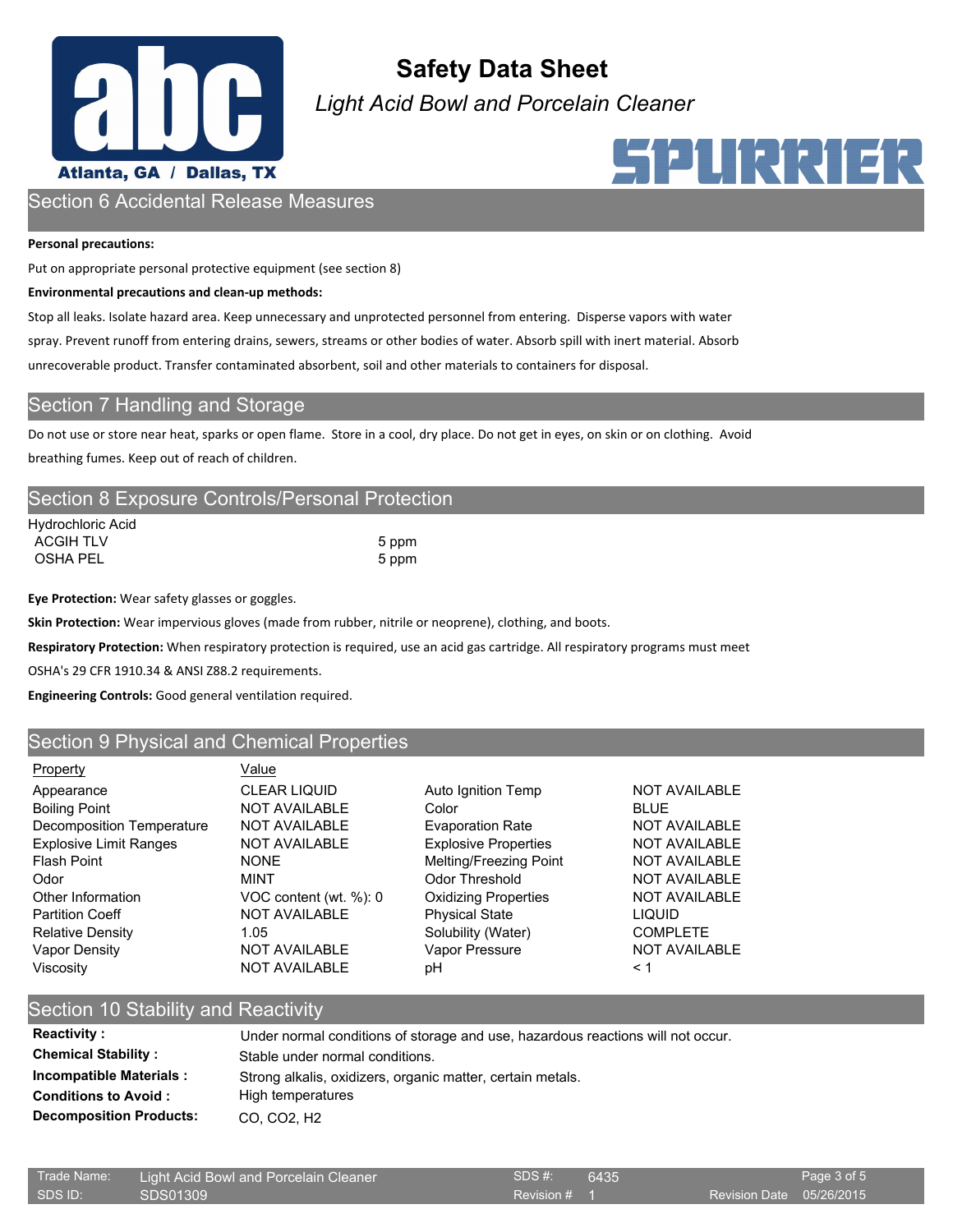

*Light Acid Bowl and Porcelain Cleaner*



## Section 11 Toxicological Information

**Primary Route of Entry:** Skin contact, eye contact, inhalation

#### **Acute/Potential Health Effects:**

**EYES:** Causes severe irritation experienced as discomfort or pain, excess blinking and tear production, with redness and swelling of the conjunctiva. **SKIN:** Brief contact may cause slight irritation. Prolonged contact may cause more severe irritation with pain, local redness and swelling and possible tissue destruction. **INHALATION:** High vapor concentrations may be irritating to respiratory tract. **INGESTION:** May be harmful or fatal if swallowed. Can cause severe burns and complete tissue perforation of mucous membranes, mouth, throat and stomach. **Chronic / Long Term Effects:** Repeated exposure may cause damage to the tissues of the mucous membranes, upper respiratory tract, eyes and skin. **Target Organ Effects:** Lungs, skin. **Reproductive/Developmental Information:** No data. **Carcinogenic Information:** This material is not listed as a carcinogen by IARC, NTP or OSHA.

**Acute Toxicity Values:**

Hydrochloric Acid: Human LCLo - 1300 ppm/30 min, Rat LC50 - 4701 ppm/30 min; Oral (rabbit): LD50 - 900 mg/kg

## Section 12 Ecological Information

Not available.

## Section 13 Disposal Considerations

Waste must be disposed of in accordance with federal, state and local environmental control regulations. See label for further instructions.

## Section 14 Transport Information

Certain shipping modes or package sizes may have exceptions from the transport regulations. The classification provided may

not reflect those exceptions and may not apply to all shipping modes or package sizes.

**UN number** 3264

**Proper shipping name** Corrosive Liquid, Acidic, Inorganic, n.o.s. (CONTAINS HYDROCHLORIC (MURIATIC) ACID)

**Class** 8

**Packing group** II

## Section 15 Regulatory Information

#### **CERCLA RQ (40 CFR 302)**

Hydrochloric Acid **5000 lbs**

| Trade Name: | Light Acid Bowl and Porcelain Cleaner | SDS #:       | 6435 |                          | Page 4 of 5 |
|-------------|---------------------------------------|--------------|------|--------------------------|-------------|
| SDS ID:     | SDS01309                              | Revision # 7 |      | Revision Date 05/26/2015 |             |